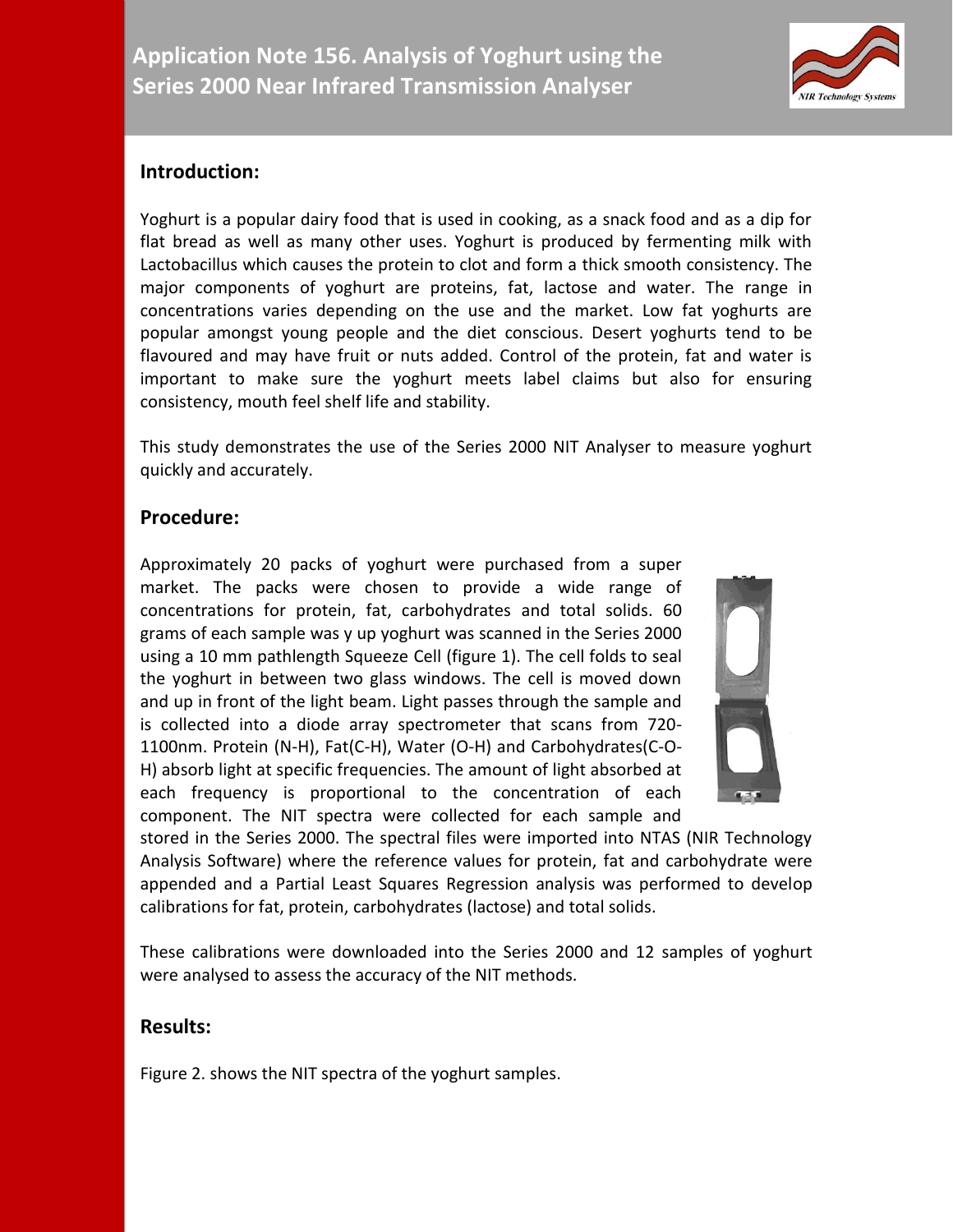

Figure 2.

### Figures 3 through 5 show the calibration plots for protein, fat and total solids



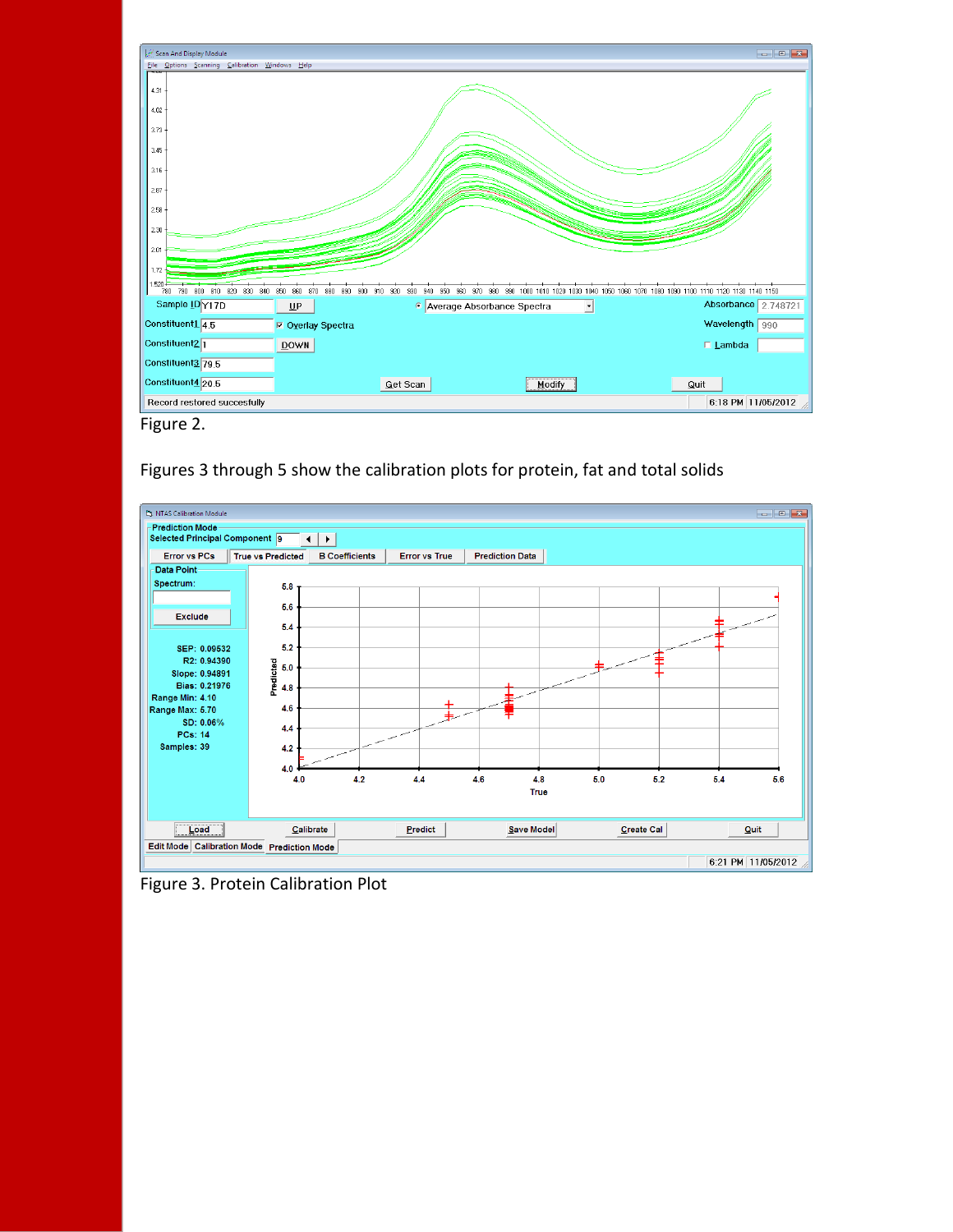





Figure 5. Total Solids Calibration

12 samples of natural and sweetened yoghurt were analysed using the above calibration models. Table 1 shows the predicted results vs the laboratory tested values for each sample.

Table 1. Prediction of Protein, Fat and Total Solids in Yoghurt.

| TS         |  |
|------------|--|
| <b>NIR</b> |  |
| 73.9       |  |
| 73.7       |  |
| 72.9       |  |
| 72.7       |  |
| 73.5       |  |
| 73.4       |  |
|            |  |